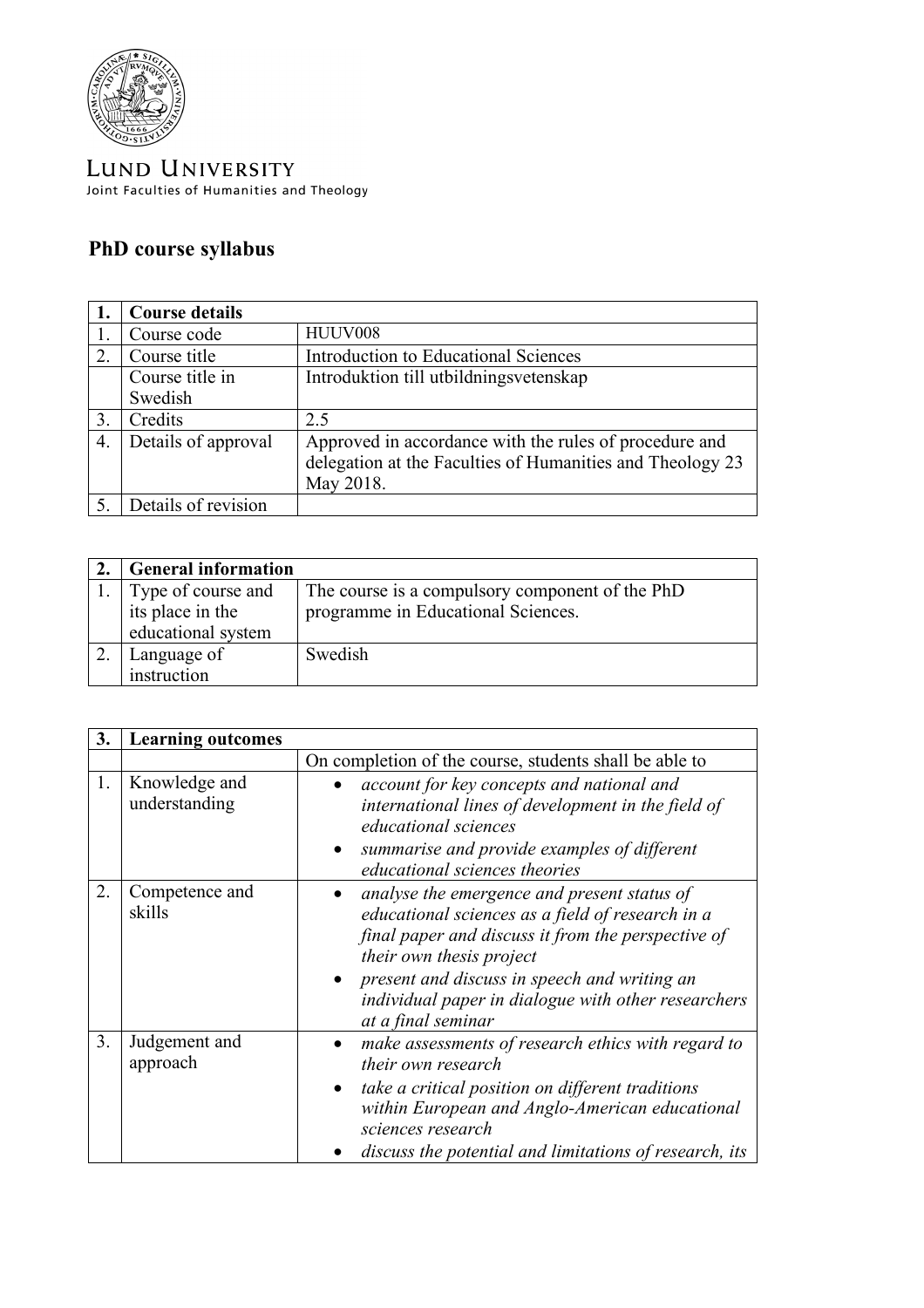|  | role within schools and higher education<br>especially, and the personal responsibility for how<br><i>it is used</i> |
|--|----------------------------------------------------------------------------------------------------------------------|
|  |                                                                                                                      |

| <b>Course content</b>   |                                                             |
|-------------------------|-------------------------------------------------------------|
| 1. Brief description of | The aim of the course is to introduce the research field of |
| the course and its      | educational sciences and provide research students with an  |
| content including       | overview of both the national and international research    |
| details of any sub-     | field. The research student will also receive a first       |
| divisions               | introduction to the most frequently used databases of       |
|                         | educational sciences research.                              |

| 5. | <b>Teaching and assessment</b>                                                       |                                                                                                                                                   |
|----|--------------------------------------------------------------------------------------|---------------------------------------------------------------------------------------------------------------------------------------------------|
|    | Teaching methods<br>employed including<br>details of any<br>compulsory<br>components | The teaching consists of lectures, seminars and exercises.                                                                                        |
|    | <b>Examination details</b>                                                           | The assessment is based on a paper written, presented and<br>defended by the student and the student's critical review of<br>an equivalent paper. |

| <b>Grades</b>         |                                      |
|-----------------------|--------------------------------------|
| Grades                | The grades awarded are Fail or Pass. |
| Grading of the        |                                      |
| complete course       |                                      |
| Modules and           |                                      |
| variations in grading |                                      |
| (if applicable)       |                                      |

| 7. | <b>Required reading</b> | Hansén, Sven-Erik, Forsman, Liselott (eds),<br>Allmändidaktik – vetenskap för lärare, Studentlitteratur,<br>Lund 2011 (pp 29–67, 71–88).                                            |
|----|-------------------------|-------------------------------------------------------------------------------------------------------------------------------------------------------------------------------------|
|    |                         | Hobsbawm, E.J., "A Life in History", Past and Present<br>$11/2002$ , No 177, (pp 3-16).                                                                                             |
|    |                         | Inventering av svensk utbildningsvetenskaplig forskning,<br>Vetenskapsrådets rapportserie 2:2011, Vetenskapsrådet,<br>Stockholm 2011.                                               |
|    |                         | Persson, Anders, Johansson, Roger (eds), Vetenskapliga<br>perspektiv på lärande, undervisning och utbildning i olika<br><i>institutionella sammanhang</i> , Lunds universitet 2014. |